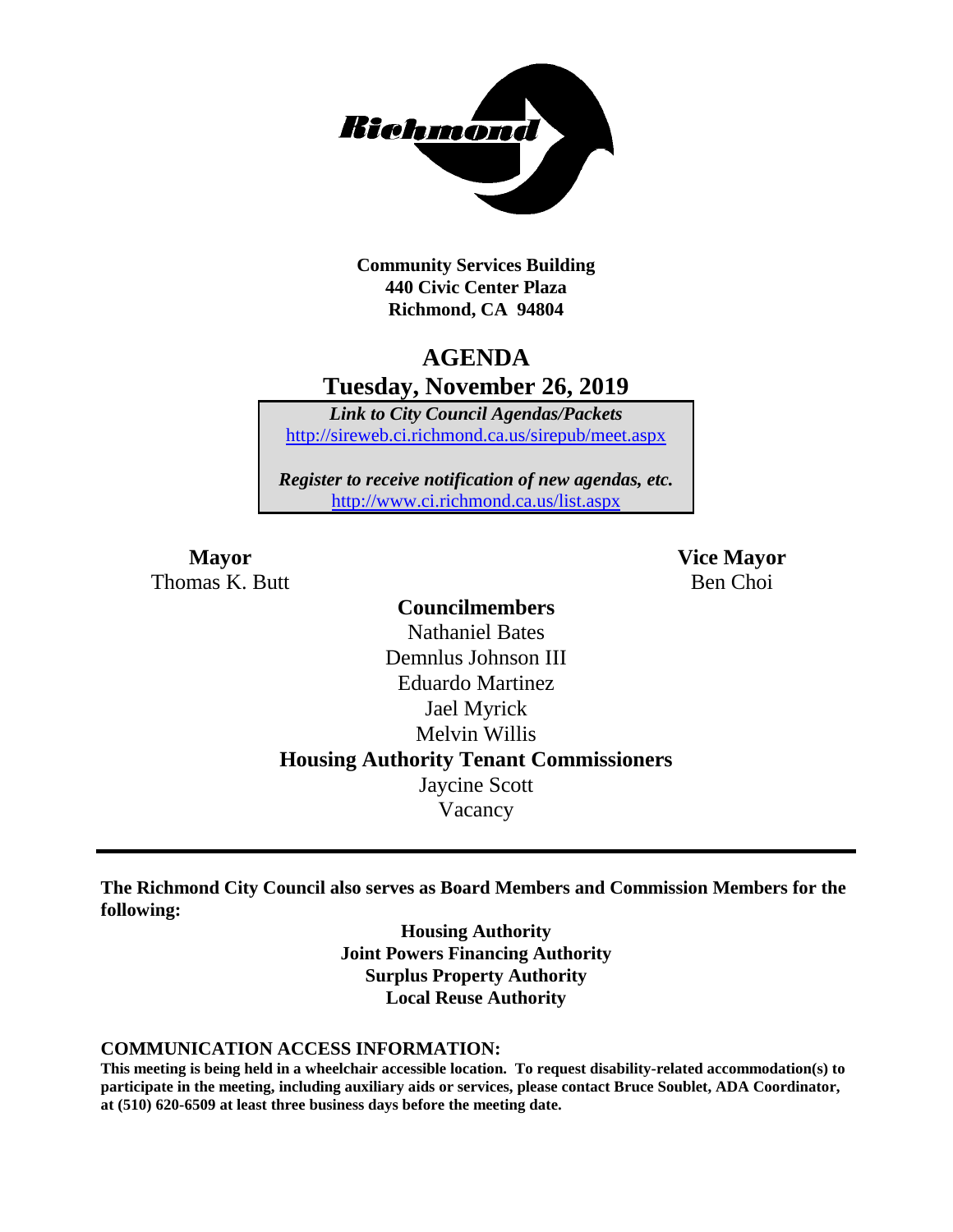# **MEETING PROCEDURES**

The City of Richmond encourages community participation at its City Council meetings and has established procedures that are intended to accommodate public input in a timely and time-sensitive way. As a courtesy to all members of the public who wish to participate in City Council meetings, please observe the following procedures:

**PUBLIC COMMENT ON AGENDA ITEMS:** Anyone who desires to address the City Council on items appearing on the agenda must complete and file a pink speaker's card with the City Clerk **prior** to the City Council's consideration of the item. Once the City Clerk has announced the item, no person shall be permitted to speak on the item other than those persons who have submitted their names to the City Clerk. Your name will be called when the item is announced for discussion. **Each speaker will be allowed up to TWO (2) MINUTES to address the City Council on NON-PUBLIC HEARING items listed on the agenda. Speakers are allowed up to THREE (3) minutes on PUBLIC HEARING items.**

**OPEN FORUM FOR PUBLIC COMMENT:** Individuals who would like to address the City Council on matters not listed on the agenda or on items remaining on the consent calendar may do so under Open Forum. All speakers must complete and file a pink speaker's card with the City Clerk **prior** to the commencement of Open Forum. The amount of time allotted to individual speakers shall be determined based on the number of persons requesting to speak during this item. **The time allocation for each speaker will be as follows:** 15 or fewer speakers, a maximum of 2 minutes; 16 to 24 speakers, a maximum of 1 and one-half minutes; and 25 or more speakers, a maximum of 1 minute.

## **SPEAKERS ARE REQUESTED TO OCCUPY THE RESERVED SEATS IN THE FRONT ROW BEHIND THE SPEAKER'S PODIUM AS THEIR NAME IS ANNOUNCED BY THE CITY CLERK.**

**CONSENT CALENDAR:** Consent Calendar items are considered routine and will be enacted, approved or adopted by one motion unless a request for removal for discussion or explanation is received from the audience or the City Council. A member of the audience requesting to remove an item from the consent calendar that is sponsored by City staff must first complete a speaker's card and discuss the item with a City staff person who has knowledge of the subject material **prior** to filing the card with the City Clerk and **prior** to the City Council's consideration of Agenda Review. Councilmembers who request to remove an item from the consent calendar must do so during Agenda Review. An item removed from the Consent Calendar may be placed anywhere on the agenda following the City Council's agenda review.

**CONDUCT AT MEETINGS:** Richmond City Council meetings are limited public forums during which the City strives to provide an open, safe atmosphere and promote robust public debate. Members of the public, however, must comply with state law, as well as the City's laws and procedures and may not actually disrupt the orderly conduct of these meetings. The public, for example, may not shout or use amplifying devices, must submit comment cards and speak during their allotted time, may not create a physical disturbance, may not speak on matters unrelated to issues within the jurisdiction of the City Council or the agenda item at hand, and may not cause immediate threats to public safety.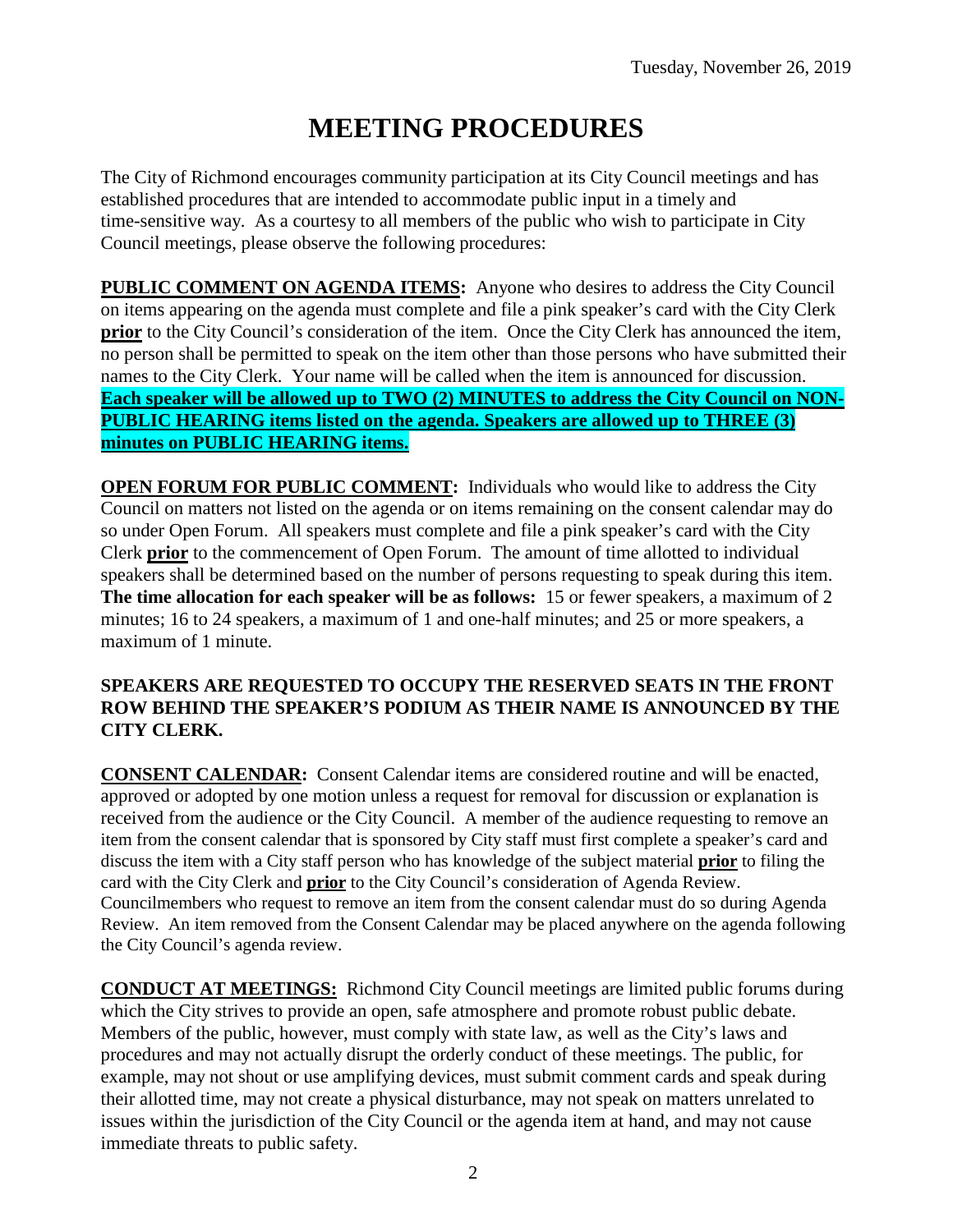**CITY HARASSMENT POLICY:** The City invites public comment and critique about its operations, including comment about the performance of its public officials and employees, at the public meetings of the City Council and boards and commissions. However, discriminatory or harassing comments about or in the presence of City employees, even comments by third parties, may create a hostile work environment, if severe or pervasive. The City prohibits harassment against an applicant, employee, or contractor on the basis of race, religious creed, color, national origin, ancestry, physical disability, medical condition, mental disability, marital status, sex (including pregnancy, childbirth, and related medical conditions), sexual orientation, gender identity, age or veteran status, or any other characteristic protected by federal, state or local law. In order to acknowledge the public's right to comment on City operations at public meetings, which could include comments that violate the City's harassment policy if such comments do not cause an actual disruption under the Council Rules and Procedures, while taking reasonable steps to protect City employees from discrimination and harassment, City Boards and Commissions shall adhere to the following procedures. If any person makes a harassing remark at a public meeting that violates the above City policy prohibiting harassment, the presiding officer of the meeting may, at the conclusion of the speaker's remarks and allotted time: (a) remind the public that the City's Policy Regarding Harassment of its Employees is contained in the written posted agenda; and (b) state that comments in violation of City policy are not condoned by the City and will play no role in City decisions. If any person makes a harassing remark at a public meeting that violates the above City policy, any City employee in the room who is offended by remarks violating the City's policy is excused from attendance at the meeting. No City employee is compelled to remain in attendance where it appears likely that speakers will make further harassing comments. If an employee leaves a City meeting for this reason, the presiding officer may send a designee to notify any offended employee who has left the meeting when those comments are likely concluded so that the employee may return to the meeting. The presiding officer may remind an employee or any council or board or commission member that he or she may leave the meeting if a remark violating the City's harassment policy is made. These procedures supplement the Council Rules and Procedures relating to disruption of orderly conduct at Council meetings.

Any law enforcement officer on duty or whose service is commanded by the presiding officer shall be Sergeant-at-Arms of the Council meetings. He/she, or they, shall carry out all orders and instructions given by the presiding officer for the purpose of maintaining order and decorum at the Council meetings (City Council Rules of Procedure and Order Section III F, RMC Section 2.12.030).

**\*\*\*\*\*\*\*\*\*\*\*\*\*\*\*\*\*\*\*\*\*\*\*\*\*\*\*\*\*\*\*\*\*\*\*\*\*\*\*\*\*\*\*\*\*\*\*\*\*\*\*\*\*\*\*\*\*\***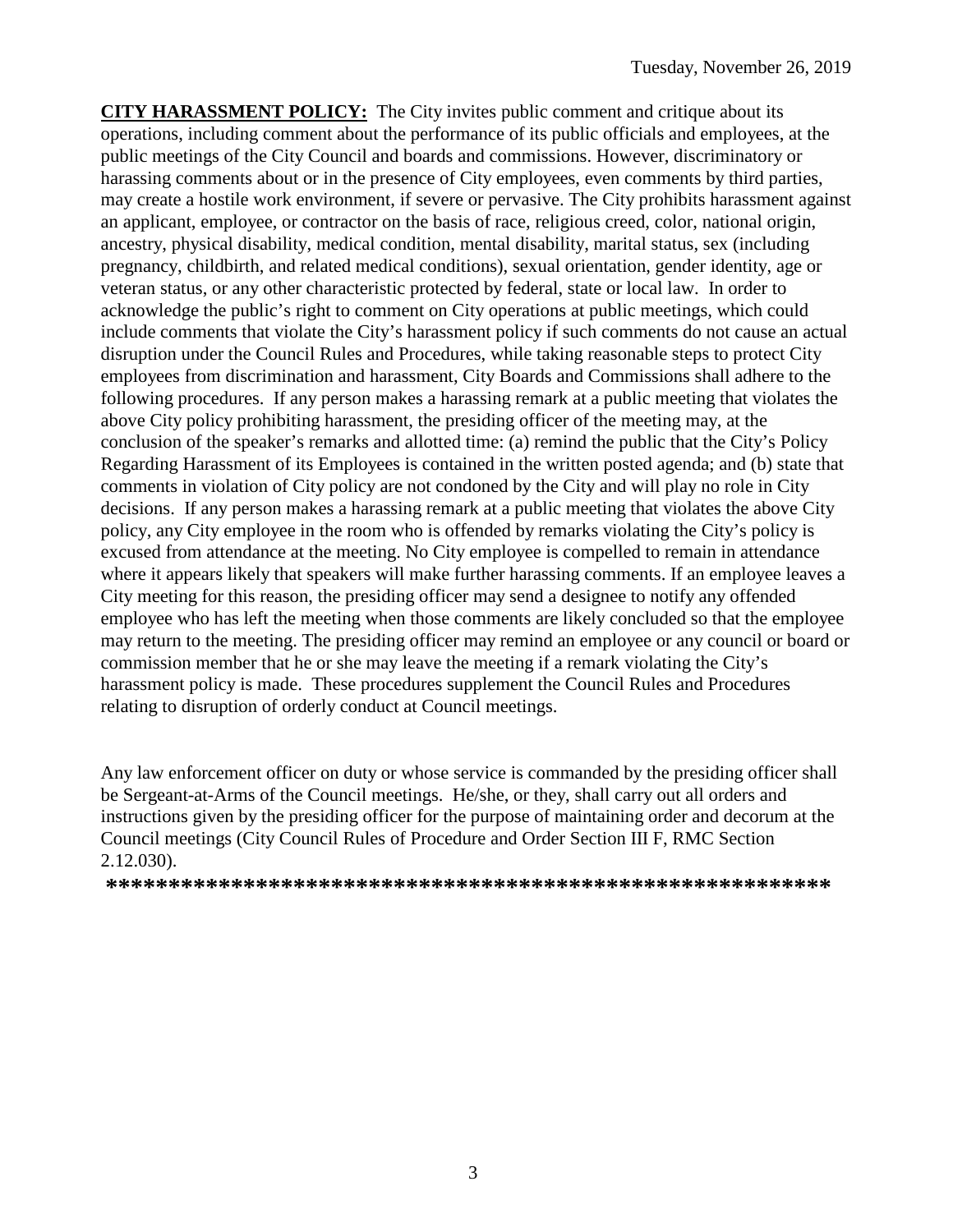## **OPEN SESSION TO HEAR PUBLIC COMMENT BEFORE CLOSED SESSION**

5:30 p.m.

## **A. ROLL CALL**

## **B. PUBLIC COMMENT BEFORE CLOSED SESSION**

## **C. ADJOURN TO CLOSED SESSION**

## **CLOSED SESSION**

Shimada Room of the Community Services Building

### **CITY COUNCIL**

CONFERENCE WITH LEGAL COUNSEL - ANTICIPATED LITIGATION (Significant exposure to litigation pursuant to paragraph (2) or (3) of Subdivision (d) [as applicable] of Government Code Section 54956.9):

One Case

PUBLIC EMPLOYEE APPOINTMENT (Government Code Section 54957.6):

Community Police Review Commission Investigative Officer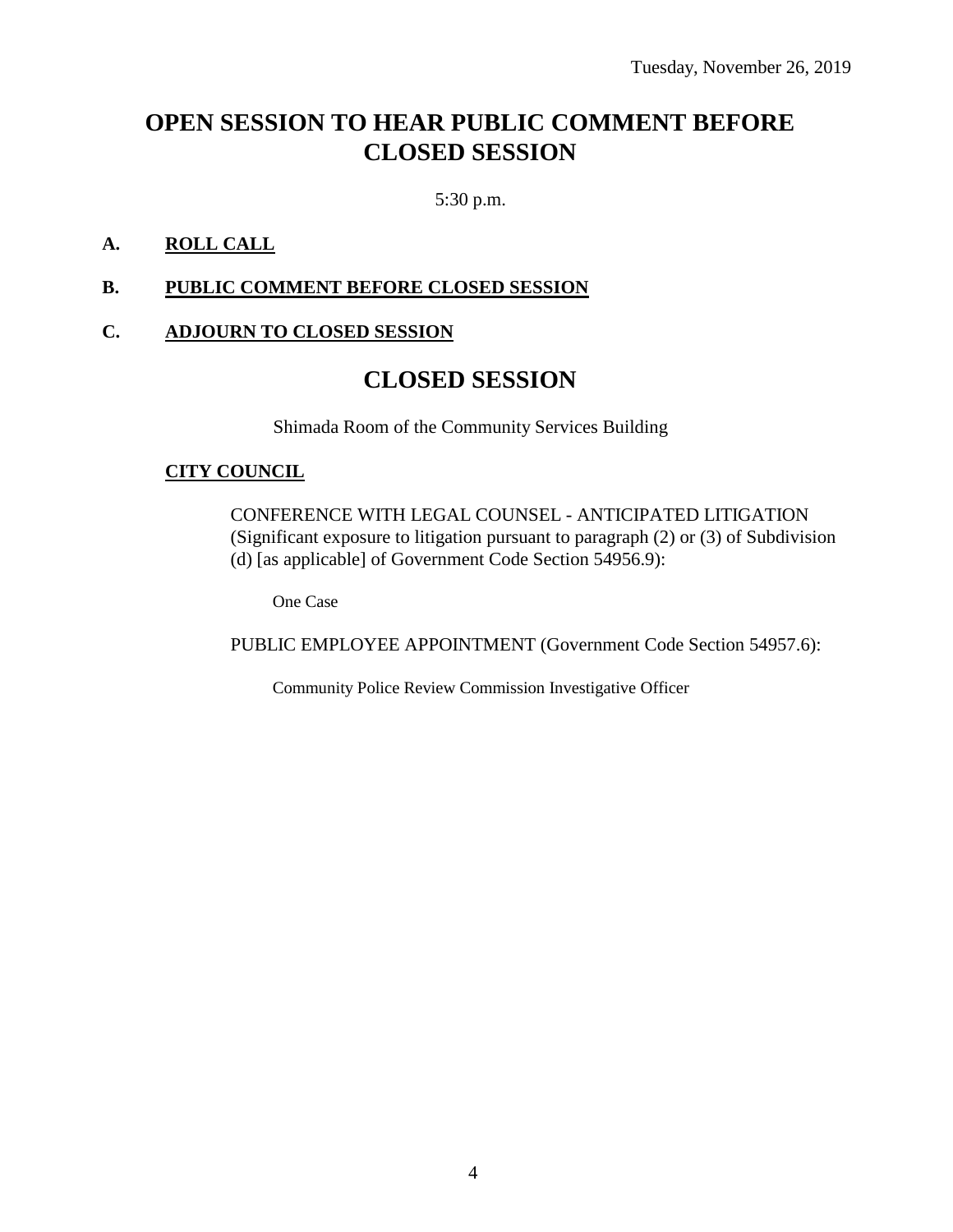## **REGULAR MEETING OF THE RICHMOND CITY COUNCIL**

6:30 p.m.

## **A. PLEDGE TO THE FLAG**

- **B. ROLL CALL**
- **C. STATEMENT OF CONFLICT OF INTEREST**
- **D. AGENDA REVIEW**

### **E. PRESENTATIONS, PROCLAMATIONS, AND COMMENDATIONS**

- **E-1.** PROCLAMATION declaring November 30, 2019, as Small Business Saturday in the City of Richmond - Office of the Mayor (Mayor Tom Butt 620-6503).
- **E-2.** PROCLAMATION recognizing Michael Davenport for his contributions to the City of Richmond - Councilmember Nathaniel Bates (620-6743) and Vice Mayor Ben Choi (620-6565).
- **E-3.** PROCLAMATION applauding the selfless work involving hundreds of hours of labor by the devoted women and men of the Point Molate Friends, who improve and maintain both Point Molate Beach Park and its surroundings - Councilmember Eduardo Martinez (620-6593).
- **E-4.** ANNOUNCE recent resignations from City of Richmond boards, commissions, and committees, and ANNOUNCE vacancies as of November 20, 2019, and ask that interested individuals send applications to the City Clerk - Office of the Mayor (Mayor Tom Butt 620-6503).

## **F. REPORT FROM THE CITY ATTORNEY OF FINAL DECISIONS MADE DURING CLOSED SESSION**

## **G. REPORT FROM THE CITY MANAGER**

## **H. OPEN FORUM FOR PUBLIC COMMENT**

## **I. STUDY AND ACTION SESSION**

- **I-1.** RECEIVE a report regarding discretionary pay differentials Councilmember Nathaniel Bates (620-6743), Councilmember Eduardo Martinez (620-6593) and Director of Human Resources Department Lisa Stephenson (620-6602).
- **I-2.** RECEIVE an annual report from the Richmond-Shimada Friendship Commission - Councilmember Bates (620-6743).